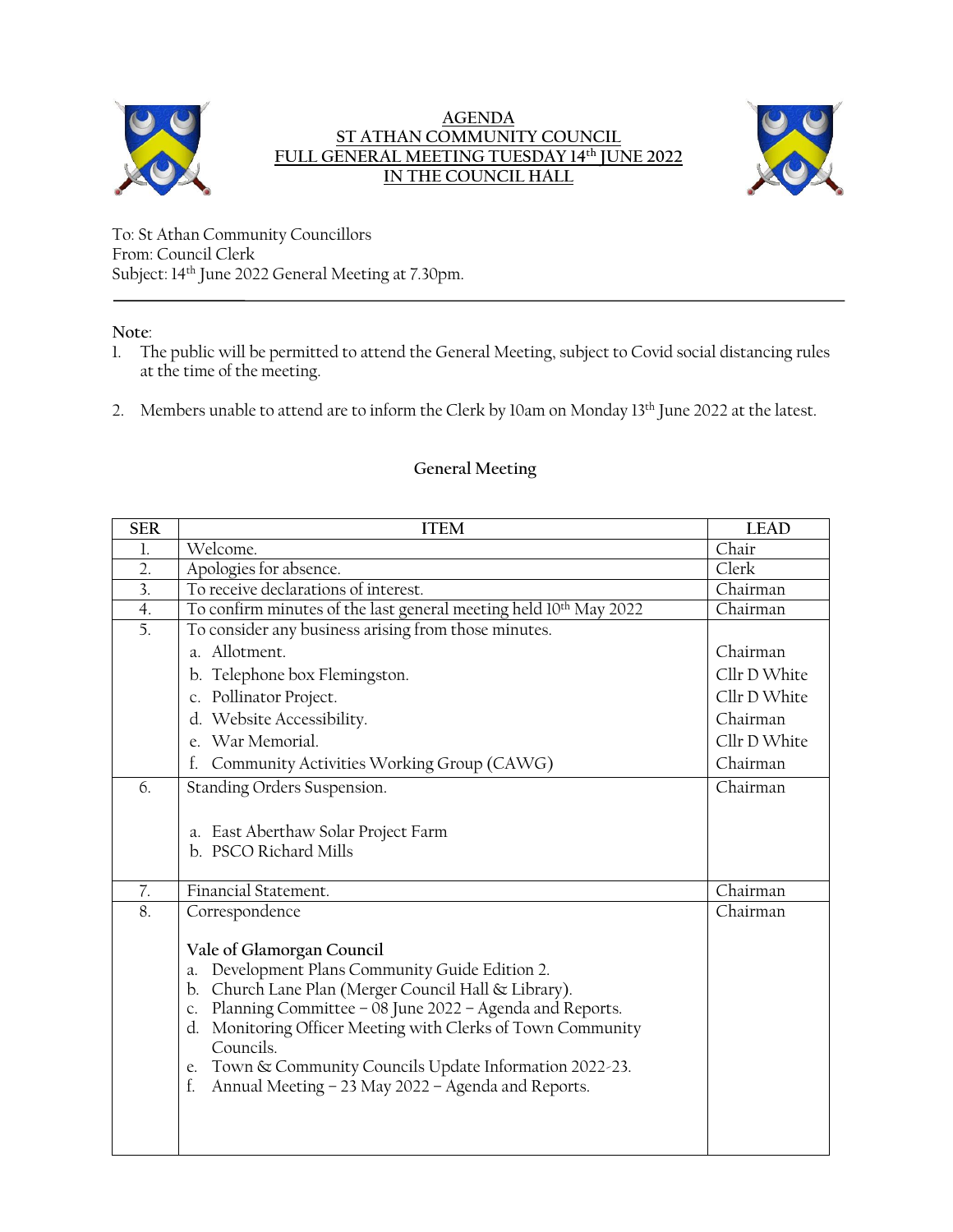| 8.                                                                   | One Voice Wales                                                                                                               |                  |          |  |
|----------------------------------------------------------------------|-------------------------------------------------------------------------------------------------------------------------------|------------------|----------|--|
| Cont                                                                 | Training dates for June 2022.                                                                                                 |                  |          |  |
|                                                                      | h. Finance & Government Toolkit - Thank you letter to Council.                                                                |                  |          |  |
|                                                                      | Code of Conduct training.<br>i.                                                                                               |                  |          |  |
|                                                                      | Age friendly communities' partnership webnair 29th June 2022.<br>j.                                                           |                  |          |  |
|                                                                      | k. Pethau Bychain - Nature Hub.                                                                                               |                  |          |  |
|                                                                      | 1. Call out for good practice in response to global warning & climate                                                         |                  |          |  |
|                                                                      | change.                                                                                                                       |                  |          |  |
|                                                                      | m. Welsh Government and National Lottery Heritage Fund - Grants                                                               |                  |          |  |
|                                                                      | Other                                                                                                                         |                  |          |  |
|                                                                      | n. Public Sector Executive - Driving tech value & sustainability                                                              |                  |          |  |
|                                                                      | webnair – $14th$ June 2022.                                                                                                   |                  |          |  |
|                                                                      | o. Other - Along the Green Brick Road to Carbon Neutrality.                                                                   |                  |          |  |
|                                                                      | p. Public sector Executive - Guide to the EV Revolution.                                                                      |                  |          |  |
|                                                                      | q. Welsh Water - St Athan drinking water issue.                                                                               |                  |          |  |
|                                                                      | r. ITV News - Water situation.                                                                                                |                  |          |  |
|                                                                      | s. National Resources Wales - NRW Board Recruitment.                                                                          |                  |          |  |
|                                                                      |                                                                                                                               |                  |          |  |
| 9.                                                                   | <b>CHAIRMAN'S ACTIONS</b>                                                                                                     |                  | Chairman |  |
|                                                                      |                                                                                                                               |                  |          |  |
|                                                                      | a. Letter of Thanks sent to Ex-County Councillor John Thomas.                                                                 |                  |          |  |
|                                                                      | b. Invite sent to Welsh Government, Bro Tathan to attend Council                                                              |                  |          |  |
|                                                                      | meeting on 5 <sup>th</sup> July 2022.                                                                                         |                  |          |  |
| c. Reported engine block left at Church Lane to Vale Council (Ref no |                                                                                                                               |                  |          |  |
|                                                                      | VOG-423321859).                                                                                                               |                  |          |  |
|                                                                      | d. Informed PCSO 57209 Richard Mills of councillors contact details.<br>e. Arranged collection and install of flower baskets. |                  |          |  |
|                                                                      | f. Council Sub Committee list sent to all Councillors.                                                                        |                  |          |  |
| g. Requested Mr J Thomas, Gileston Farm to stop cutting hedge row    |                                                                                                                               |                  |          |  |
|                                                                      | running from the village of Gileston to the Leys beach.                                                                       |                  |          |  |
| h. Confirmation of remuneration payment sent to Mr S Haines, Mrs S   |                                                                                                                               |                  |          |  |
|                                                                      | Williams, Mr D Crompton and Mrs J Lougher.<br>i. Bid for funding for summer fete/party in the park.                           |                  |          |  |
|                                                                      |                                                                                                                               |                  |          |  |
|                                                                      | Requested quotes for solar panel installation.                                                                                |                  |          |  |
|                                                                      | k. Arranged collection of Fete ToW Rope and PA System.                                                                        |                  |          |  |
|                                                                      |                                                                                                                               |                  |          |  |
| 10.                                                                  | <b>INVOICES</b> (May 2022)                                                                                                    |                  | Chairman |  |
|                                                                      |                                                                                                                               |                  |          |  |
|                                                                      | Income<br>Ladies What Dance                                                                                                   |                  |          |  |
|                                                                      | <b>HMRC VAT</b>                                                                                                               | 90.00<br>1812.36 |          |  |
|                                                                      | Vale Council                                                                                                                  | 100.00           |          |  |
|                                                                      |                                                                                                                               |                  |          |  |
|                                                                      | Expenditure                                                                                                                   |                  |          |  |
|                                                                      | Caretaker Salary (Apr & May)                                                                                                  | 370.52           |          |  |
|                                                                      | Clerk Salary (Apr & May)                                                                                                      | 1068.30          |          |  |
|                                                                      | Council Tax                                                                                                                   | 211.00           |          |  |
|                                                                      | Council Insurance                                                                                                             | 2242.61          |          |  |
|                                                                      | Councillor Remuneration (Attendance allowance)                                                                                | 165.00           |          |  |
|                                                                      | Edenvale (Grass cut)                                                                                                          | 150.00           |          |  |
|                                                                      | <b>E-ON Next</b>                                                                                                              | 86.88            |          |  |
|                                                                      | Feeder pillar x2                                                                                                              | 19.00            |          |  |
|                                                                      | Fete/Party in the Park                                                                                                        | 887.45           |          |  |
|                                                                      | HMRC (NI & Income Tax                                                                                                         | 624.12           |          |  |